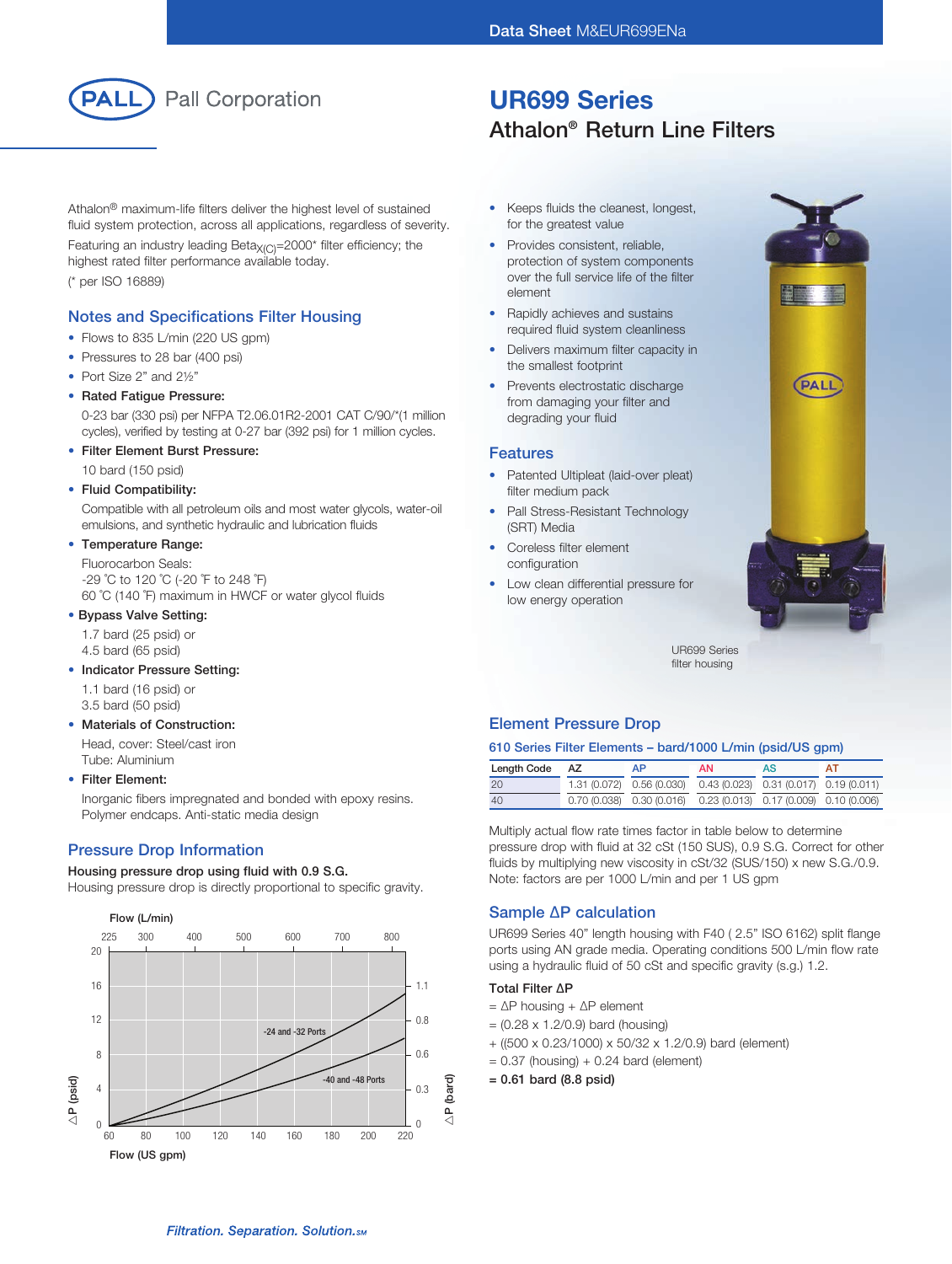# Ordering Information

#### For new installations, select one complete part number from each section below

# Section 1 Housing P/N: UR699 | | | 9



Note: Pall Athalon filter housings are supplied without filter elements or warning devices fitted. Never operate the filter unless a filter element is fitted and all warning device ports are sealed.

Note: Z indicates fluorocarbon seals are standard. Other options are available; contact Pall. Housing P/N designates indicator port fitted with a plastic shipping plug.

#### Table A

#### Table 1: Housing Port Options

| Code | Port Style                |
|------|---------------------------|
| А    | SAE J1926 straight thread |
|      | BSP ISO 228 threads       |
|      | Flange J518C code 61      |
|      | ISO 6162 split flange     |

| <b>Table 2: Port Size</b> |                        |     | Table 3: Housing Length and Seal Options |  |  |
|---------------------------|------------------------|-----|------------------------------------------|--|--|
| Code Port Style           |                        |     | Code Length and Seal Material            |  |  |
| 32                        | 2" nominal             | 20Z | 20" nominal length, fluorocarbon seals   |  |  |
| 40                        | $2\frac{1}{2}$ nominal | 40Z | 40" nominal length, fluorocarbon seals   |  |  |

### Table 4: Bypass Valve and Service Options

| Code           | <b>Bypass Valve and Service Type</b>           |  |  |
|----------------|------------------------------------------------|--|--|
| $\overline{A}$ | 1.7 bard (25 psid) bypass valve, cover service |  |  |
| G              | 4.5 bard (65 psid) bypass valve, cover service |  |  |
| N              | No bypass valve                                |  |  |

### Seal Kit P/N: UR699SKZ

\*Other seal material options are available; Contact Pall.

# Section 2 Element P/N: UE 610

Note: Z indicates fluorocarbon seals are standard. Table 5 Table 3 Other options are available; contact Pall.



#### Table 5: Filter Element Options

| Code | $B_X(c) \ge 2000$ based on ISO 16889 | CST Rating* |
|------|--------------------------------------|-------------|
| A7   | 3                                    | 07/04/01    |
| AP   | 5                                    | 11/08/03    |
| AN   |                                      | 13/09/04    |
| AS   | 12                                   | 15/11/06    |
| AT   | 25                                   | 16/14/08    |

\* CST: Cyclic Stabilization Test to determine filter rating under stress conditions, based on SAE ARP4205

#### Section 3 (At least one Differential Pressure Indicator or 'B' type blanking plug must be ordered)

# Differential Pressure Indicator P/N:  $RC \square Z \square Z$

Table 6 Table 7 Note: If no differential pressure indicator is selected, 'B' type blanking plug (P/N

HC9000A104Z) must be ordered separately and fitted to replace the plastic shipping plug. Note: Z indicates fluorocarbon seals are standard. Other options are available; contact Pall.

#### Table 6: Indicator Options

| Code  | <b>Brass Option indicator</b>                                                           |  |  |
|-------|-----------------------------------------------------------------------------------------|--|--|
| A218M | Electrical switch (SPDT) with Hirschmann connector                                      |  |  |
| A218R | Electrical switch (SPDT) with Hirschmann connector<br>with Red and Green LED indicators |  |  |
| A219D | Visual indicator                                                                        |  |  |

#### Table 7: Indicator Pressue Setting Option\*

| Code | Valve                                                         |
|------|---------------------------------------------------------------|
| 084  | For 'A' Valve Option - Housings (1.1 bard - 16 psid)          |
| 091  | For 'G' and 'N' Valve Options - Housings (3.5 bard - 50 psid) |

\* Other setting options are available; contact Pall.